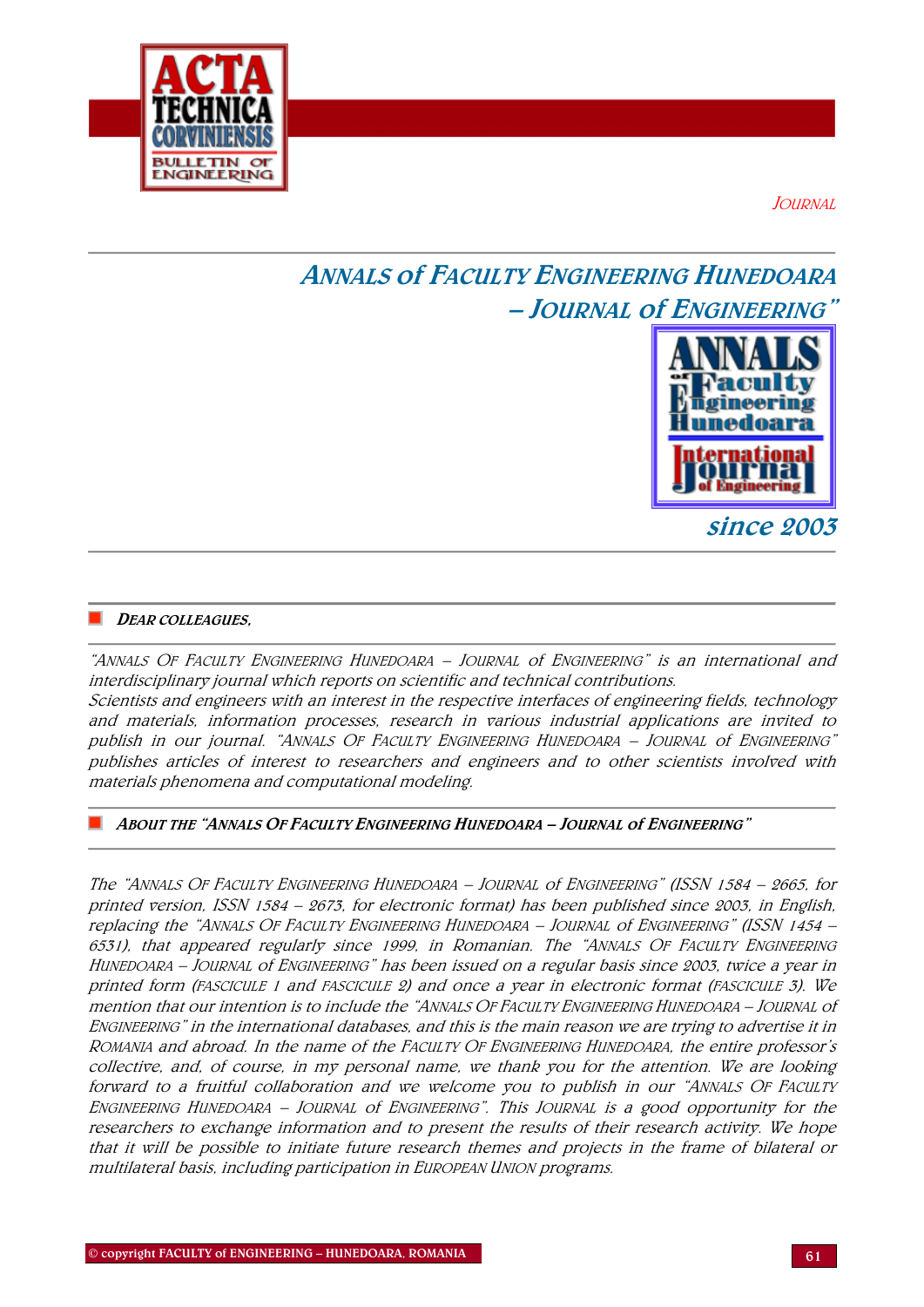# ACTA TECHNICA CORVINIENSIS – BULLETIN of ENGINEERING

Every year, in three issues, "ANNALS OF FACULTY ENGINEERING HUNEDOARA – JOURNAL of ENGINEERING" publishes a series of reviews covering the most exciting and developing areas of engineering. The result is a journal that gives the scientists and engineers the opportunity to keep informed of all the current developments in their own, and related, areas of research, ensuring the new ideas across an increasingly the interdisciplinary field.

"ANNALS OF FACULTY ENGINEERING HUNEDOARA – JOURNAL of ENGINEERING" encourages the submission of comments on papers published particularly in our journal. The journal publishes articles focused on topics of current interest within the scope of the journal and coordinated by invited guest editors. Interested authors are invited to contact one of the Editors for further details.

#### ABOUT THE FACULTY OF ENGINEERING HUNEDOARA"

The INSTITUTE OF TECHNOLOGICAL ENGINEERING OF HUNEDOARA was founded in 1970, pursuant of the D[ecision of the].C[ouncil of].M[inisters]. 1271/1970. In the beginning, this institute functioned with day and evening courses in two profiles: Metallurgy, with special training in Blast Furnaces and Steelworks and Thermal Deformations and Treatments, respectively Electromechanics, with special training in Technological Electromechanics. Along the years, we also had special training in Carbonchemical Technologies and Civil, Industrial and Agricultural Constructions in the profile Constructions. Students used to be trained in day courses (3 years) and evening courses (4 years). Until 1974, The INSTITUTE OF TECHNOLOGICAL ENGINEERING OF HUNEDOARA was subordinated to the Mining Institute of Petroşani.

Starting university year 1974 – 1975, once the network of Institutes and Faculties belonging to the Ministry of Education and Schooling was approved through the Decree of the State Council no. 147/1974, The INSTITUTE OF TECHNOLOGICAL ENGINEERING OF HUNEDOARA was subordinated to the POLYTECHNIC INSTITUTE "TRAIAN VUIA" OF TIMIŞOARA.

The DEPARTMENT OF METALLURGY appeared in 1974, and was originally the DEPARTMENT OF TECHNOLOGY, created in 1971 one year after the INSTITUTE OF HIGHER EDUCATION was founded. The department ensures the education of the students of the FACULTY OF ENGINEERING OF HUNEDOARA in the field of metallurgical processes, plastic working and thermal treatments, ferrous and non-ferrous alloy casting, metallurgical equipment and aggregates, economical engineering in the field of mechanics, the chemical and material industry. The department coordinates the education in the fields of Engineering of Metallurgical Processes (Plastic Working and Thermal Treatments, Metal Casting), Economical Engineering in the Chemical and Material Industry and the Optimization of Metallurgical Processes and Master, being in charge with the drawing up of the curricula and the coordination of the professional instruction in these fields. Starting university year 1985 – 1986, the DEPARTMENT OF CASTING was added to the already existent profiles.

The FACULTY OF ENGINEERING OF HUNEDOARA started its activity in university year 1990 – 1991, when the INSTITUTE OF TECHNOLOGICAL ENGINEERING was restructured by Order of the Ministry of Education no. 7751/1990, which approved of the long term (5 years) higher education courses at the FACULTY OF ENGINEERING OF HUNEDOARA. The evening courses for technological engineers were maintained in parallel with the engineering day courses until all the students that had started studies before 1990 graduated.

The DEPARTMENT OF MECHANICS was founded in 1995, by splitting the DEPARTMENT OF ELECTRO-MECHANICS. The teaching staff of the department covers both the fundamental objects (Linear Algebra, Analytical and Differential Geometry, Mathematical Analysis, Special Mathematics, Numerical Analysis, Physical Education) and the technical objects in the field of study, according to the respective curricula: Electrical Engineering, Economical Engineering, Industrial Engineering, Mechanical Engineering, The Engineering of Transportation, Applied Sciences, and the Engineering of Materials. The DEPARTMENT has been coordinating from its foundation the specialization in "Equipment for Hot Processing" then, since university year 2001-2002, the specialization in "Economical Engineering in the Field of Mechanics" and finally, since university year 2003-2004, the specialization in "Automotive Vehicles", being particularly interested in the contents of the curricula and the corresponding analytical programs, as well as in the carrying out of the didactical and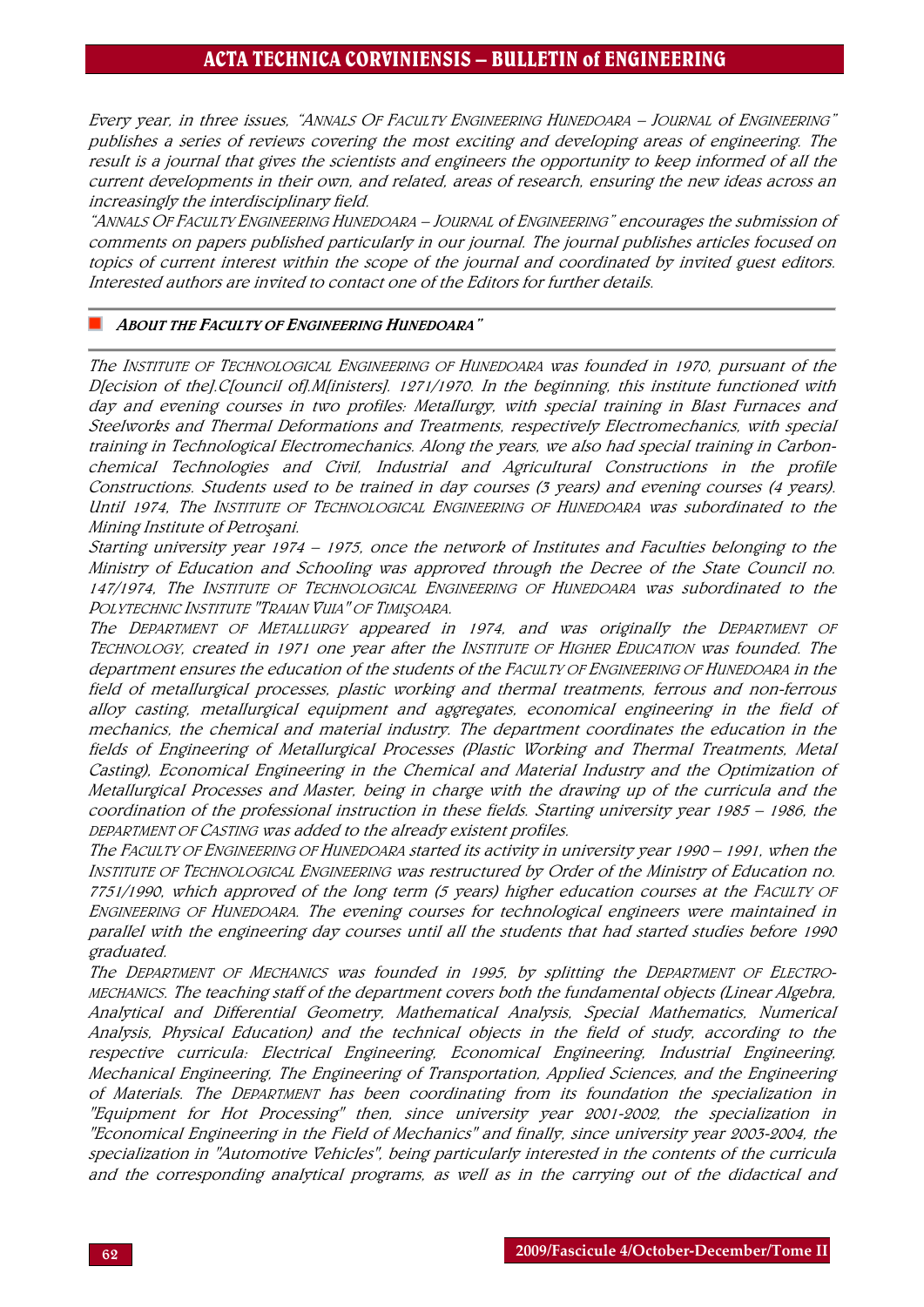practical activities. For university year 2004-2005 we made the proper diligences meant to found and start the activity of a new post-university - Master course: "Advanced Methods and Means of Designing Mechanical Systems".

The DEPARTMENT OF ELECTROTECHNICS functions within the FACULTY OF ENGINEERING OF HUNEDOARA since 1995 as a result of the splitting of the Department of Electromechanics, namely: the teaching staff specialized in electricity, which at present constitutes most of the DEPARTMENT OF ELECTROTECHNICS and the teaching staff specialized in mechanics, belonging now to the DEPARTMENT OF MECHANICS. Within the DEPARTMENT OF ELECTROTECHNICS, besides the teachers specialized in electricity, also work the teachers of foreign languages, English and French and also the titular of the subject Physics. Until 2001 to this department also belonged the teaching staff of economic subjects, at present belonging to the DEPARTMENT OF METALLURGY. This department is also in charge with the TECHNICAL UNIVERSITY COLLEGE, which offers the following specializations: Technical Computer Science, Electronics, IT and Applied Electronics.

Starting university year 1993 – 1994, The TECHNICAL UNIVERSITY COLLEGE was founded, using the same human and material resources as the FACULTY OF ENGINEERING OF HUNEDOARA. Didactically and administratively, the TECHNICAL UNIVERSITY COLLEGE is subordinated to the FACULTY OF ENGINEERING. University year 2000 – 2001 meant for the FACULTY OF ENGINEERING OF HUNEDOARA the opening of the DEPARTMENT FOR LIFE LONG EDUCATION whose target is post-university professional reconversion of higher education graduates.

The research activity of the teaching staff is recognized by the NATIONAL COUNCIL OF SCIENTIFIC RESEARCH IN HIGHER EDUCATION INSTITUTIONS, which approved of the opening within the FACULTY OF ENGINEERING OF HUNEDOARA of a RESEARCH CENTER on "OPTIMIZATIONS IN THE INDUSTRY OF MATERIALS". The CENTER is involved in activities of material obtaining, automation, computer-controlled processes in material industry, endurance and safety in exploitation of materials. Since the founding of the higher education institution in HUNEDOARA, the research activity, alongside with the didactical one have been carried out starting from the needs of the industrial zone and the needs of self endowment of the departments. The DEPARTMENT OF ELECTRO-TECHNIQUES is endowed with laboratories specialized in the functioning of electric rotary machines and transformers, electric installations, electric and electronic circuits, data acquisition and processing systems, the analysis of the quality of electric energy for several consumers, the study of electromagnetic compatibility, the analysis and synthesis of automatic regulation systems for industrial processes using both classical regulation methods and methods based on the fuzzy logic, neuronal networks and experts systems.

In the laboratories of the DEPARTMENT OF METALLURGY research can be made in the field of chemistry, plastic deformations, studies related to the elaboration of ferrous and non-ferrous materials and thermal treatments.

The material resources and the infrastructure of the DEPARTMENT OF MECHANICS offer the possibility to perform mechanical trials at room and low temperatures, researches on the behavior of some machine parts in function (belts, bearings, springs, etc.) and the tribological analysis of the lubricants and various pairs of materials.

The buildings where the FACULTY OF ENGINEERING OF HUNEDOARA carries out its activity are all next to one another and they are: four buildings meant for didactical activities, one administrative building, two buildings meant for production and maintenance. Besides, the Faculty has one hostel with 38 rooms, 114 places and a canteen. Between 1973 – 1974, The IRON AND STEEL INTEGRATED PLANT OF HUNEDOARA donated the necessary funds for constructing three-storey building B, and the technological shed, having a total area of 1100 sq.m. Between 1977 – 1978, using funds offered by the Ministry of Education, we constructed in the same area three-storey building  $C$ , having a surface of 990 sq.m. and a gym hall with a surface of 600 sq.m. In the six amphitheatres, one auditorium, fourteen seminar rooms, one gym hall and thirty laboratories, we can grant the teaching process, five days a week, 4-8 hours a day. The FACULTY OF ENGINEERING OF HUNEDOARA has a library with a surface of 262 sq.m., and the book depot, with a surface of 130 sq.m. has over 95,000 volumes in store, respectively more than 42,000 titles.

Starting 1999, our Faculty has been organizing sessions of scientific communications to which participate teaching staff and researchers from numerous countries. The scientific papers presented